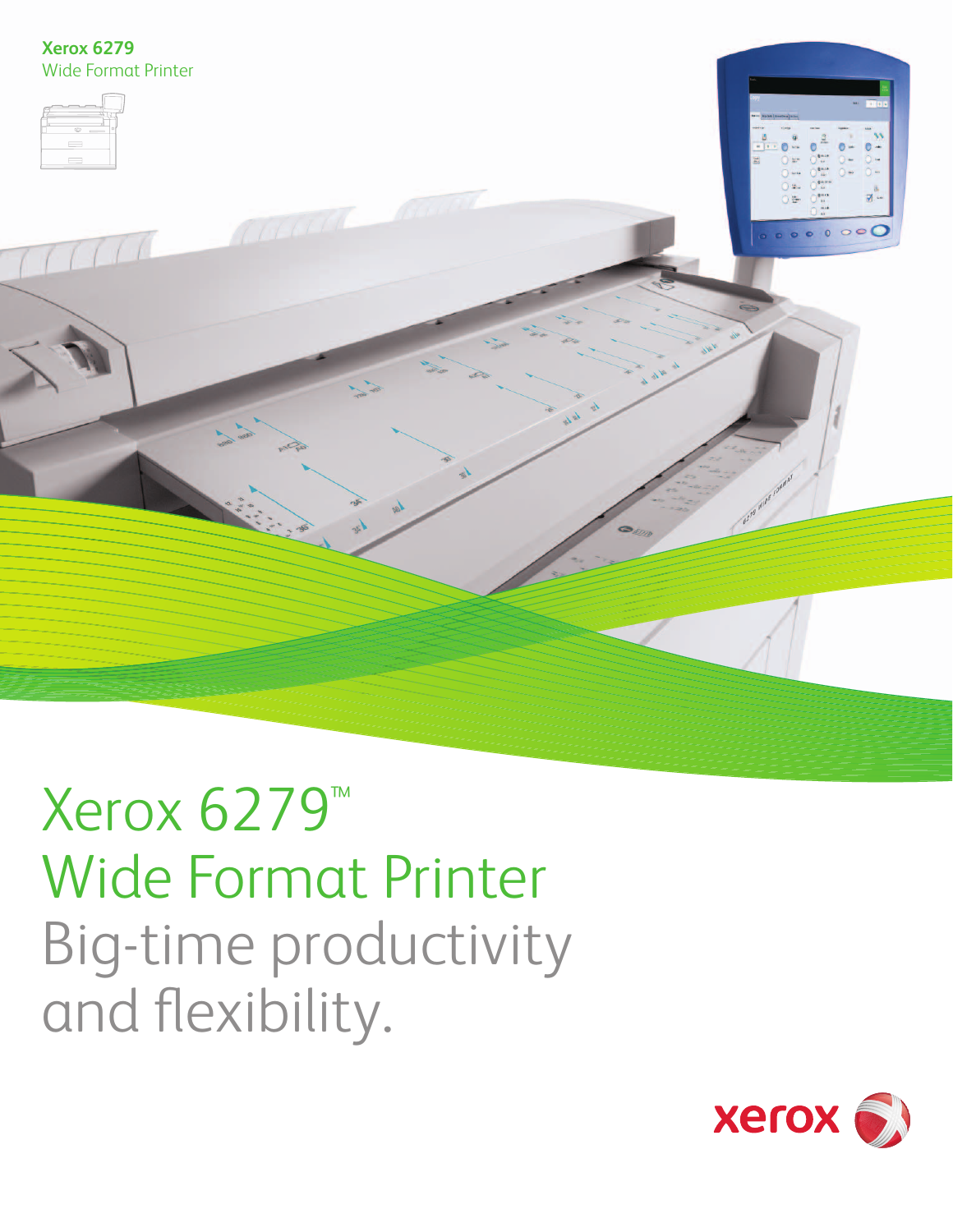## Employ the printer that works as hard as you do.

**Introducing the Xerox 6279™ Wide Format Printer.** The easy-to-operate, flexible, and amazingly efficient way to improve the productivity of your demanding CAD environment. Whether you're producing architectural plans, engineering renderings, schematics, or other wide format applications, the 6279 gives you the image quality you need and the speed you demand.

**The speed to get more done.** From the moment you turn it on, the 6279—and its new, intuitive color user interface—is all about efficiency. With its ability to print 7 or 9 D/A1-size prints per minute and scan up to 8 ips while printing, you can meet even the most demanding deadlines. Plus, it holds up to 4 rolls of bond paper, tracing paper or film for uninterrupted printing and unmatched media flexibility.

The 6279 is upgradeable from 7 to 9 D/A1 prints- per-minute and is available in 2-Roll, 4-Roll, or 2-Roll/2-Tray media configurations.





Multi-Function with Wide Format Scan System Optional Wide Format Stacker



Printer only Copier/Printer with On-Board Scanner

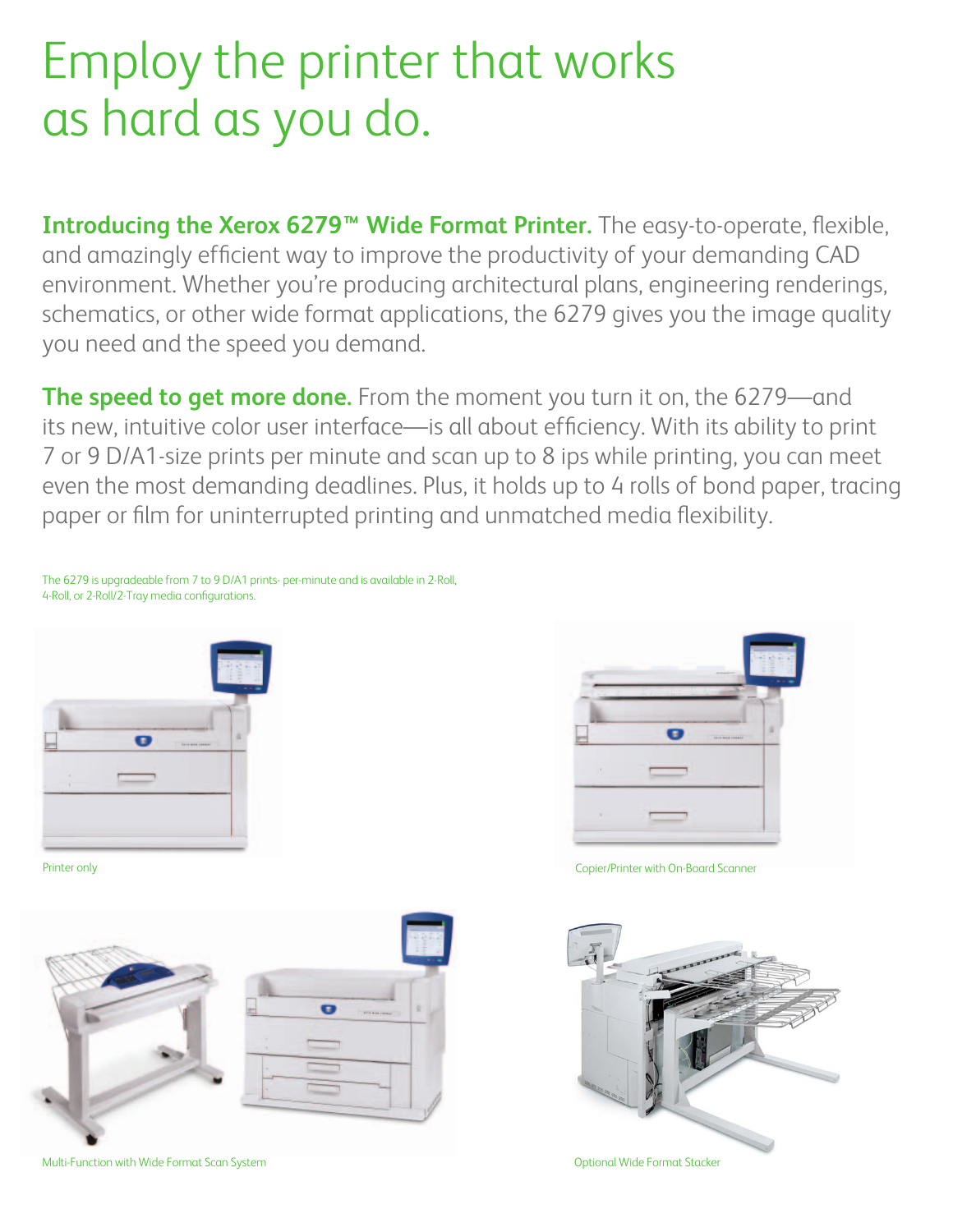## **Sharp images.**

Your important prints, scans and copies deserve nothing less than superior image quality. That's why the 6279™ offers crisp 600 x 600 dpi printing and 600 x 600 dpi scanning capability. So even your most complex monochrome prints—including engineering and architectural renderings and schematics—can have sharp, precise detail print after print. And with the optional On-Board Scanner or Wide Format Scan System, copies of worn originals are improved with automatic background suppression.

## **Enhanced flexibility.**

With a wide range of configuration optionsincluding Printer-only and Copier/Printer with monochrome scanning that is upgradeable to color—and its integrated Xerox FreeFlow® Accxes<sup>®</sup> Print Server, the 6279 is designed to fit seamlessly into any workflow. To protect your investment, the software and equipment are field-upgradeable, so your system can grow with your business. By adding the optional scan-to-net key, you can add additional versatility, such as scanning multi-page PDFs and multi-page TIFFs, and enable remote color workflows with TotalAccxess. Its complete set of drivers ensures you can print graphics, business and engineering applications and support a wide range of file formats, including PostScript®, PDF, DWF, BMP, JPEG, PNG, GIF and DGN. The optional Wide Format Stacker enables longer production runs, minimizing operator intervention. The integrated development of the 6279 and the Wide Format Stacker enables intelligent two-way communication which equates to maximum reliability and productivity.

## **Outstanding reliability.**

You need a printer that works every time you need it. And the 6279 is designed to do just that. Built on proven Xerox technology and more than 50 years of product innovation, you can count on it to provide uncompromised durability and reliability day in and day out. Plus, it's backed by our award-winning, 24/7 service and support giving you increased peace of mind.

## **The total support you need.**

Xerox supports your entire solution, from printer to media and consumables. A worldwide network of service professionals is always ready to help you make the most of your Xerox solution, and help you grow your business.

Our guarantee is one of the best in the industry. The Xerox Total Satisfaction Guarantee applies to equipment under a Xerox warranty or Xerox service agreement and is subject to certain restrictions.

## **Designed for demanding wide format applications like these:**

- Architectural or construction plans
- Architectural or engineering renderings
- Schematics
- Electrical diagrams (e.g., wiring)
- Mechanical 2D
- Solids modeling
- Mechanical 3D
- Scientific/Medical
- **Seismic**
- GIS/Mapping



**User interface is intuitive, easy-to-use and interactive, enabling a fast learning curve.**



**Integrated Xerox FreeFlow Accxes Print Server.**

|                                          |                                                 |                                  | Prever Liabs   Gasphire   Rendering   Device Options   About |  |
|------------------------------------------|-------------------------------------------------|----------------------------------|--------------------------------------------------------------|--|
| collosteri mechi sipic<br>Lettershirt AL |                                                 |                                  | <b>MSASSAS</b>                                               |  |
| Media bow                                |                                                 | <b>Dowld</b>                     |                                                              |  |
| <b>FEE ESSIN</b>                         |                                                 | <b>Company Advised Associate</b> |                                                              |  |
|                                          | <b>Dunca</b><br><b><i><u>Linderwick</u></i></b> |                                  |                                                              |  |
| Oppy pount                               |                                                 |                                  |                                                              |  |
|                                          | Motor & Anticoto                                |                                  |                                                              |  |

**Xerox FreeFlow Accxes print driver interface is designed for production-level performance.**



**Choice of standard 2-Roll and optional 4-Roll or 2-Roll/2-Tray**  configurations allows **for uninterrupted printing and greater**  media flexibility.



**Optional color-capable scanners—either On-Board Scanner or Xerox Wide Format Scan System—enable**  color workflows.



**Scan-to-mailbox, FTP, or remote printer options available for added functionality.**